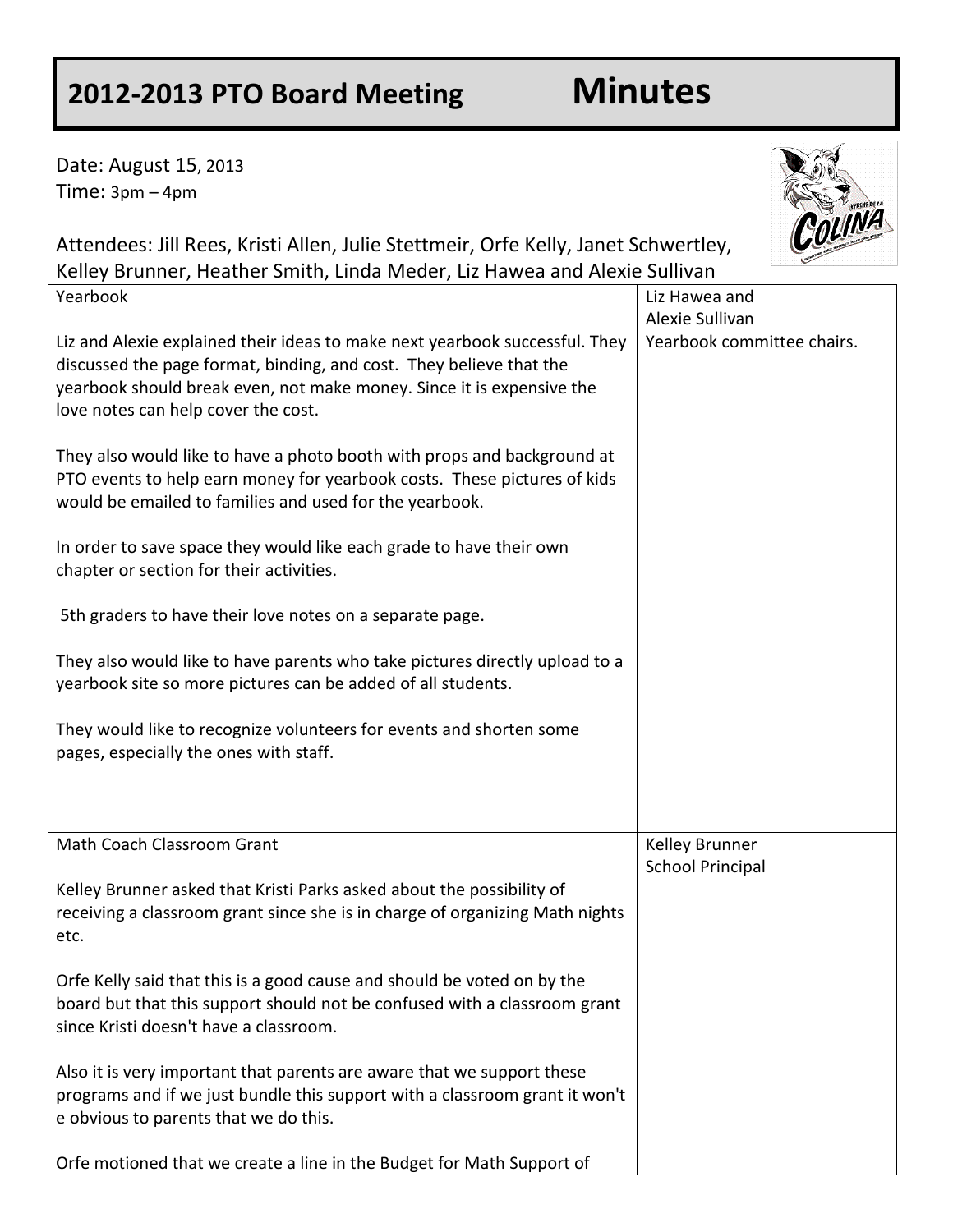| \$300 dollars. This motioned was approved unanimously.                                                                                                                                                                                                                                                                                 |                                          |
|----------------------------------------------------------------------------------------------------------------------------------------------------------------------------------------------------------------------------------------------------------------------------------------------------------------------------------------|------------------------------------------|
| Kristi shall furnish the receipts to be able to get her reimbursements.                                                                                                                                                                                                                                                                |                                          |
| If any other coach or specials teacher needs support they need to come to<br>the Board meeting and express their need.                                                                                                                                                                                                                 |                                          |
| Cassey's shaved ice                                                                                                                                                                                                                                                                                                                    | Kelley Brunner<br>Principal              |
| Kelley Brunner mentioned that there is a parent at the school that would<br>like Cassey's Shaved ice to come to Colina. Jill Rees said that Molly Donnelly<br>has used them for years and that they are already coming to the luau.                                                                                                    |                                          |
| Committees                                                                                                                                                                                                                                                                                                                             | <b>Jill Rees</b><br><b>PTO President</b> |
| Jill Rees mentioned that almost all committees are full. We have two<br>parents that have stepped up for the Book Fair and Marni Bealer has<br>stepped up for the auction.                                                                                                                                                             |                                          |
| So far we have only one response for the kindergarten liaison position.<br>Orfe Kelly said that she hasn't received any written request and that to be<br>considered to the position per bylaws they need to submit a letter of<br>intent.                                                                                             |                                          |
| We still need to find someone to help Molly out with the PTO web site and<br>Brian Kelly would like a co-chair for science night. An email will be sent out<br>with this request.                                                                                                                                                      |                                          |
| Directory and T-Shirts                                                                                                                                                                                                                                                                                                                 | <b>Jill Rees</b><br><b>PTO President</b> |
| Jill Rees said that many directory forms are still missing for the school<br>directory and T-shirt ordering. Susan Fraioli and her have inputted most of<br>the received information.                                                                                                                                                  |                                          |
| Kelley Brunner said that she'll e mail the form via list serve.                                                                                                                                                                                                                                                                        |                                          |
| Jill said that a few parents are interested in buying spirit shirts. Orfe Kelly<br>said that this is great for community building and suggested we sell just<br>preorder for \$10 each                                                                                                                                                 |                                          |
| Jill Rees said that she signed up Colina with the School Cents program this<br>year at Chandler Fashion Mall (flyer sent home this week). Receipts can be<br>turned in at the mall when you shop. There is a competition between the<br>schools. Colina would make a minimum of \$250 and more if w come<br>within the first 3 places. | <b>Jill Rees</b><br><b>PTO President</b> |
| Orfe Kelly said that she and Tanis Smith looked into it a few years ago but<br>there was a need for attendance to a monthly meeting and it was a lot of                                                                                                                                                                                |                                          |